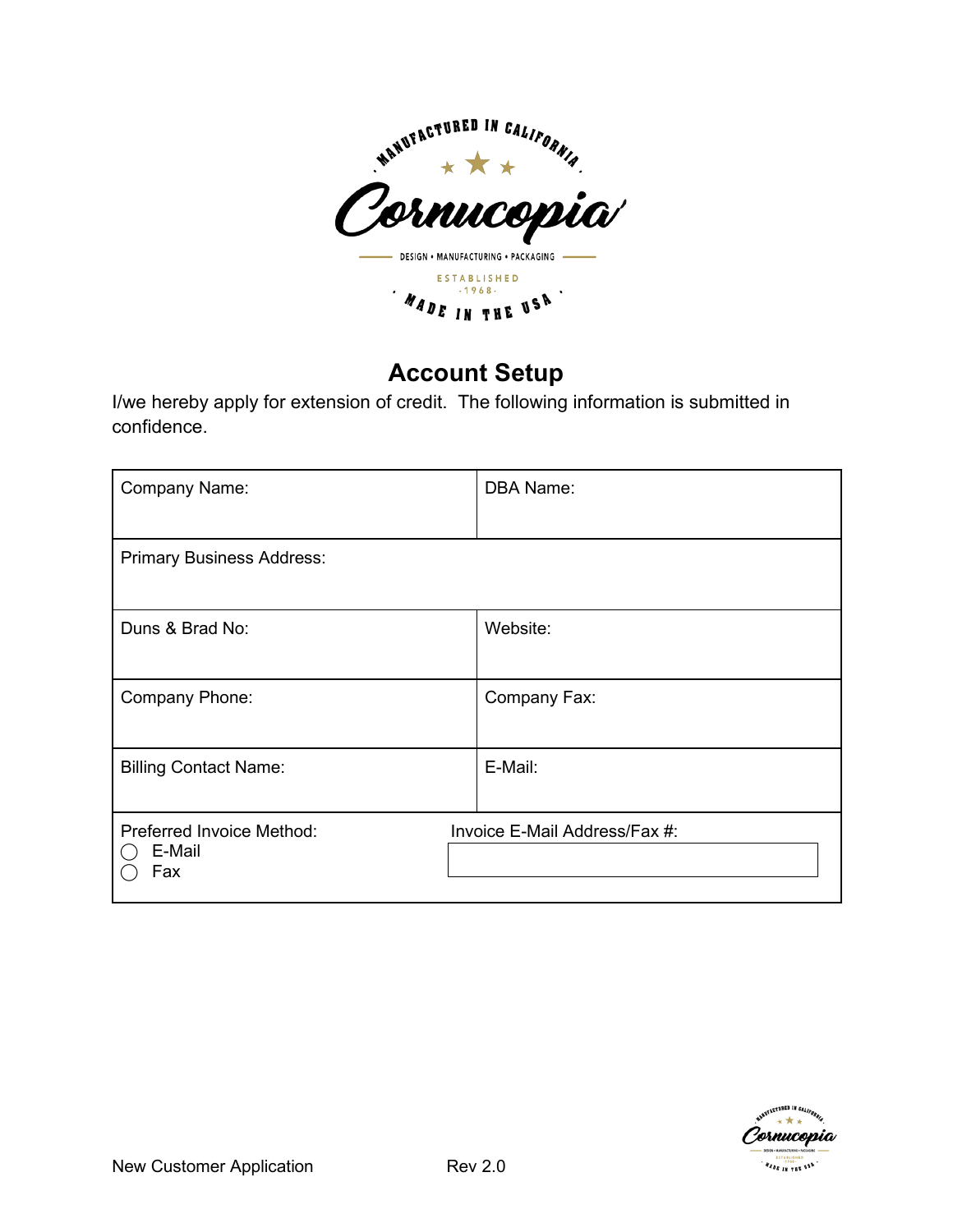## **Ship To**

Only if different from above and will apply to every order.

| Address: |        |              |
|----------|--------|--------------|
| City:    | State: | Postal Code: |

### Shipping Special Instructions

We assume you are open for receiving 8:00 AM to 5:00 PM Monday through Friday. Kindly provide us with any information that may make our delivery to you as smooth as possible.

# **Application for Credit:**

| Legal Name of Company:                                                              |                    |  |  |
|-------------------------------------------------------------------------------------|--------------------|--|--|
| <b>Federal Identification Number:</b>                                               | Years in Business: |  |  |
| Type of Business:<br>Corporation<br>Proprietorship<br>$\bigcirc$ Partnership<br>LLC |                    |  |  |
| Principal/Owner/Officer 1:                                                          | Phone:             |  |  |
| Principal/Owner/Officer 2:                                                          | Phone:             |  |  |

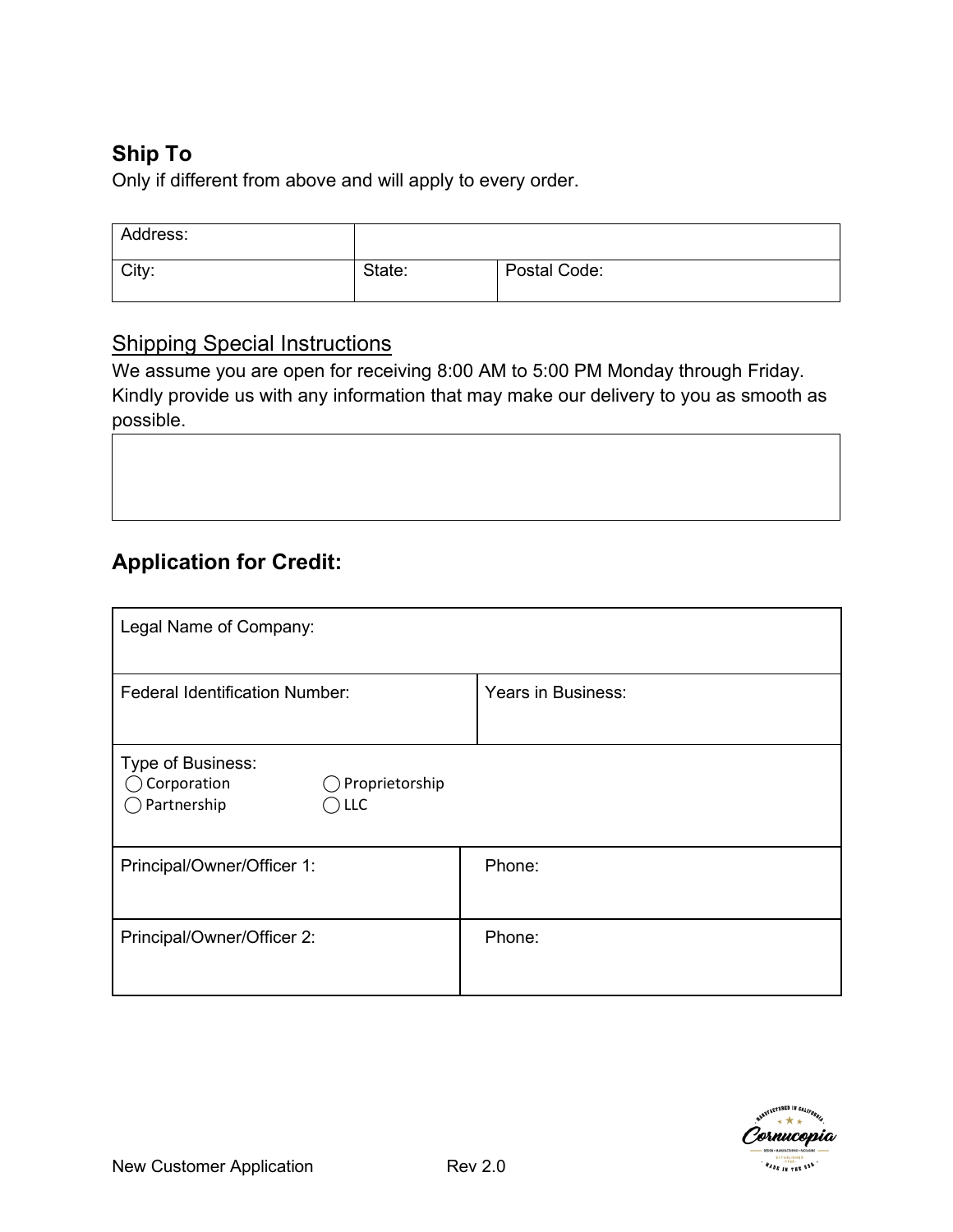## **Company Contacts**

| Your Name:         | Your Email:            | Your Phone:         |
|--------------------|------------------------|---------------------|
| <b>Buyer Name:</b> | <b>Buyer Email:</b>    | <b>Buyer Phone:</b> |
| AP Manager Name:   | AP Manager Email:      | AP Manager Phone:   |
| AP Clerk Name:     | <b>AP Clerk Email:</b> | AP Clerk Phone:     |

## **Terms Requested**

- ⃝ Pre-Pay with Credit Card Please complete Credit Authorization Form
- ◯ Pre-Pay with Automatic Clearing House (ACH) Sales Staff will provide instructions.
- ⃝ Pre-Pay by Wire Sales Staff will provide Wire instructions.
- ⃝ Request Net 30 Terms Trade References Required and Bank Authorization

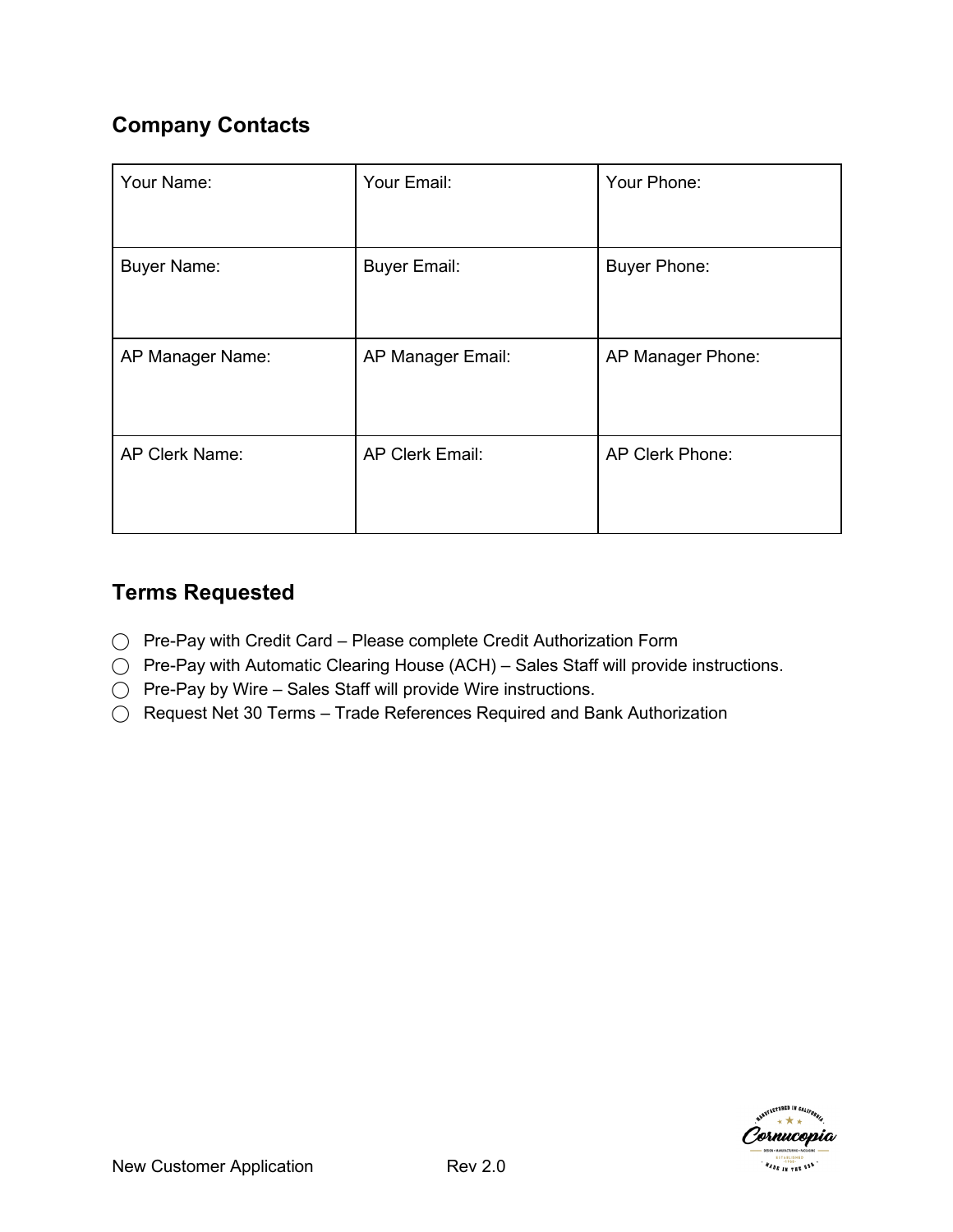### **Trade References**

Please list only accounts with which you have CURRENT open credit terms (no COD).

Major Trade Supplier 1:

| <b>Company Name:</b>    | Company Acct #   |
|-------------------------|------------------|
| <b>Company Address:</b> | Company Phone #: |
| <b>Company Contact:</b> | E-mail:          |

#### Major Trade Supplier 2:

| Company Name:           | Company Acct #   |
|-------------------------|------------------|
| <b>Company Address:</b> | Company Phone #: |
| <b>Company Contact:</b> | E-mail:          |

#### Major Trade Supplier 3:

| <b>Company Name:</b>    | Company Acct #   |
|-------------------------|------------------|
| <b>Company Address:</b> | Company Phone #: |
| <b>Company Contact:</b> | E-mail:          |

### OUR TERMS ARE NET 30

I HEREBY CERTIFY: That all the information on this form is correct. I/we fully understand your credit terms and agree to the proper payment in consideration of extended credit. If our company defaults on payment of any outstanding valid invoices, I/we agree to pay for Cornucopia Tool & Plastics attorney fees, collection expenses and all court costs arising from our failure to pay. MUST BE SIGNED BY AN OFFICER OR PRINCIPAL OF THE COMPANY IN ORDER TO BE PROCESSED.

| IN ORDER TO BE PROCESSED. |                                           |       |                                                                |
|---------------------------|-------------------------------------------|-------|----------------------------------------------------------------|
| Signature                 | <b>Printed Name</b>                       | Title | Date                                                           |
|                           |                                           |       | NANUFACTURED IN CALIFORNIA<br>Cornucopia<br><b>ESTABLISHED</b> |
| .                         | $\overline{\phantom{a}}$<br>$\sim$ $\sim$ |       |                                                                |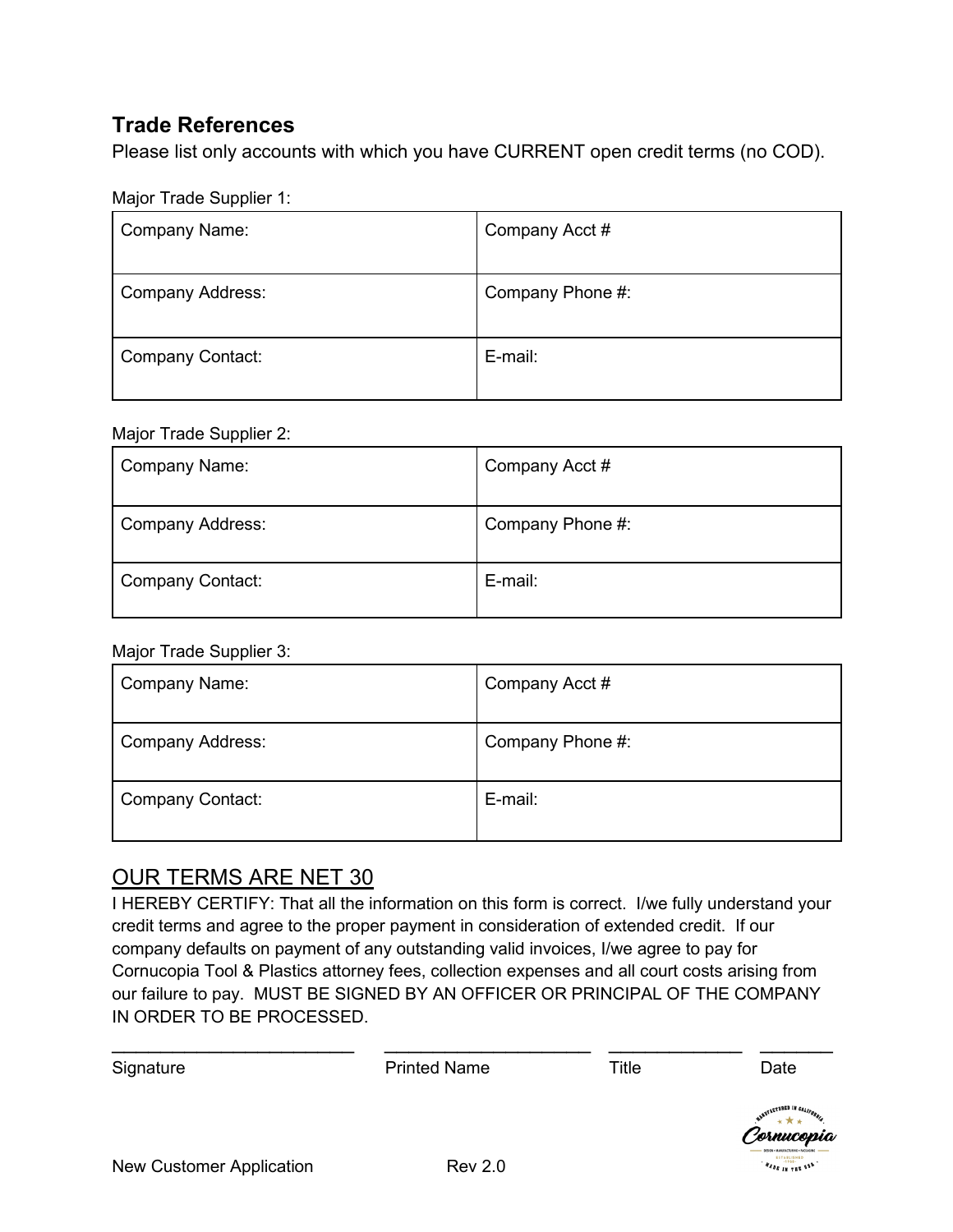### **Bank Authorization**

| <b>Bank Name:</b>    |        | Bank Phone #: |
|----------------------|--------|---------------|
| <b>Bank Address:</b> |        |               |
| City:                | State: | Postal Code:  |

#### TO BANK PERSONNEL

| <b>Checking Account:</b> | Company Name: |
|--------------------------|---------------|
|                          |               |

For the purpose of establishing an open account with Cornucopia Tool & Plastics Inc, I/we hereby authorize you to release information on our commercial accounts.

| Signature | <b>Printed Name</b> | ™itle | วate |
|-----------|---------------------|-------|------|

#### THE FOLLOWING TO BE COMPLETED BY BANK

So we may consider gathering open account terms to the customer, we ask you, in confidence, to supply us with the following information.

| Checking Open Date:                  | Avg. Balance:    | NSA/Return Checks?<br>Yes<br>No | Rating on account: |
|--------------------------------------|------------------|---------------------------------|--------------------|
| Loan Open Date:                      | High Credit:     | Secured?<br>Yes<br>No           | Collateral:        |
| <b>Current Status?</b><br>Yes<br>No. | Past Due Amount: | <b>Balance Owing:</b>           | Rating:            |

#### **Return Fax: (805) 369-0033**

Cornucopia Tool & Plastics Inc.